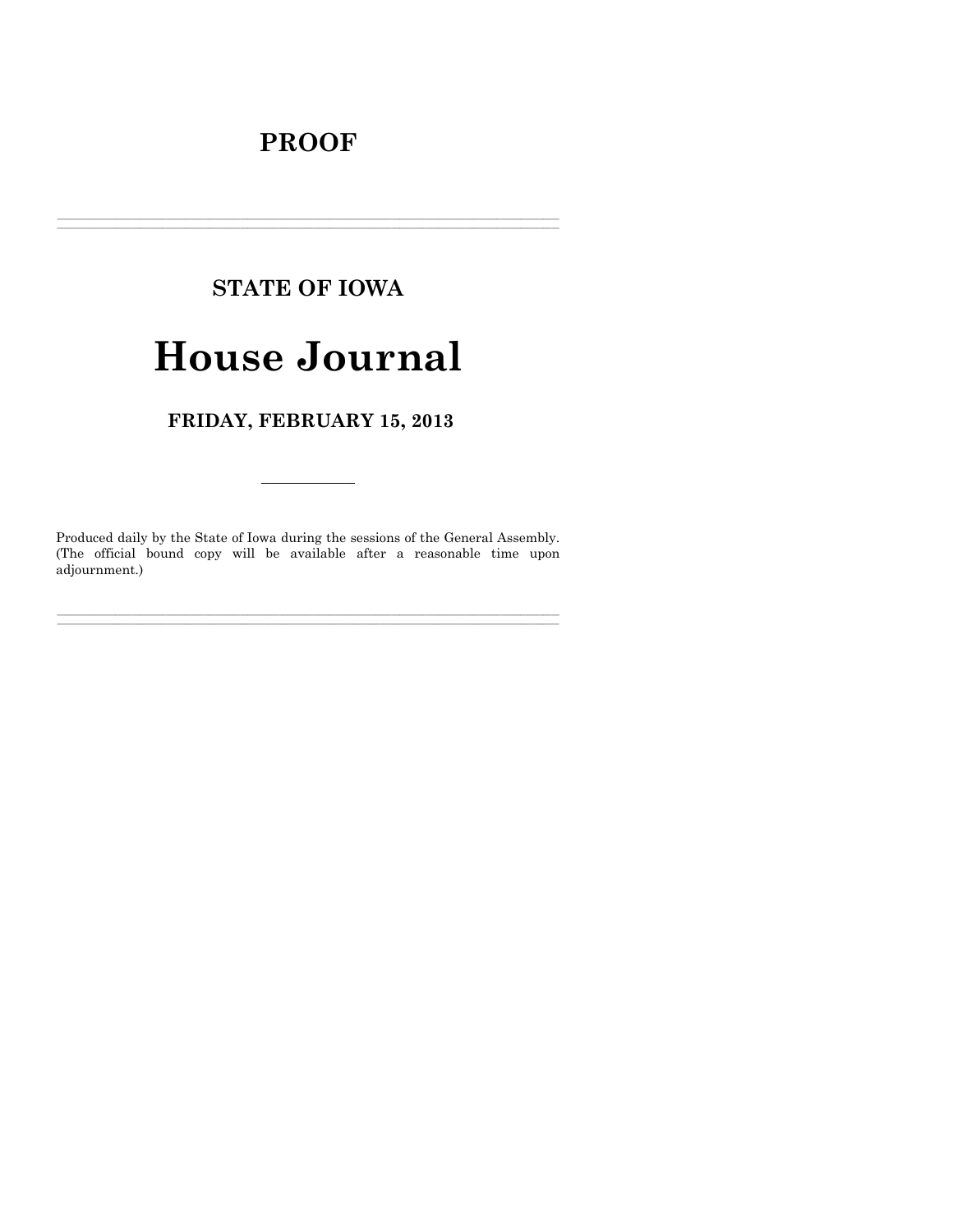### **JOURNAL OF THE HOUSE**

Thirty-third Calendar Day - Twenty-second Session Day

Hall of the House of Representatives Des Moines, Iowa, Friday, February 15, 2013

The House met pursuant to adjournment at 10:04 a.m., Bacon of Story in the chair.

Prayer was offered by Representative Bacon of Story County.

#### PLEDGE OF ALLEGIANCE

The Pledge of Allegiance was led by Representative Bacon of Story.

The Journal of Thursday, February 14, 2013, was approved.

#### INTRODUCTION OF BILLS

**[House File 226,](http://coolice.legis.state.ia.us/Cool-ICE/default.asp?Category=billinfo&Service=Billbook&frame=1&GA=85&hbill=HF226)** by Thomas, a bill for an act relating to alternate energy by allowing the establishment of alternate energy aggregation projects.

Read first time and referred to committee on **Commerce.**

**[House File 227,](http://coolice.legis.state.ia.us/Cool-ICE/default.asp?Category=billinfo&Service=Billbook&frame=1&GA=85&hbill=HF227)** by Byrnes, a bill for an act providing for entrepreneurial education accounts for student organizations and clubs and including effective date and applicability provisions.

Read first time and referred to committee on **Education.**

**[House File 228,](http://coolice.legis.state.ia.us/Cool-ICE/default.asp?Category=billinfo&Service=Billbook&frame=1&GA=85&hbill=HF228)** by Running-Marquardt, a bill for an act relating to the sales tax exemption for certain wastewater treatment or effluent treatment services.

Read first time and referred to committee on **Environmental Protection.**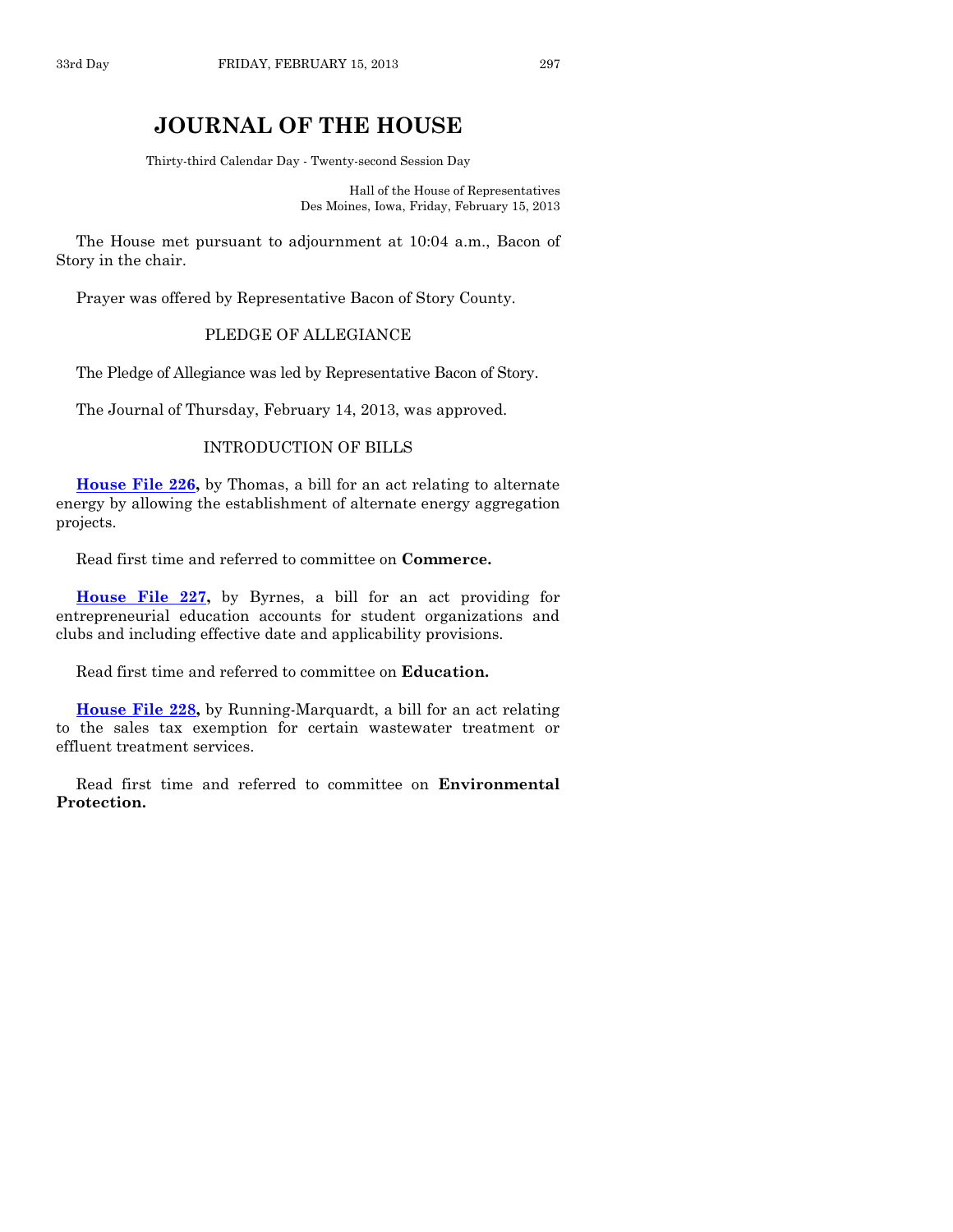**[House File 229,](http://coolice.legis.state.ia.us/Cool-ICE/default.asp?Category=billinfo&Service=Billbook&frame=1&GA=85&hbill=HF229)** by Isenhart, a bill for an act relating to water resources and watershed management.

Read first time and referred to committee on **Environmental Protection.**

**[House File 230,](http://coolice.legis.state.ia.us/Cool-ICE/default.asp?Category=billinfo&Service=Billbook&frame=1&GA=85&hbill=HF230)** by Garrett, a bill for an act relating to regionalization of county mental health and disability services and including effective date provisions.

Read first time and referred to committee on **Human Resources.**

**[House File 231,](http://coolice.legis.state.ia.us/Cool-ICE/default.asp?Category=billinfo&Service=Billbook&frame=1&GA=85&hbill=HF231)** by Kelley, a bill for an act relating to the assessment of the drug abuse resistance education surcharge.

Read first time and referred to committee on **Human Resources.**

**[House File 232,](http://coolice.legis.state.ia.us/Cool-ICE/default.asp?Category=billinfo&Service=Billbook&frame=1&GA=85&hbill=HF232)** by Running-Marquardt, Staed, T. Taylor, and M. Smith, a bill for an act relating to the state comprehensive Alzheimer's disease response strategy.

Read first time and referred to committee on **Human Resources.**

**[House File 233,](http://coolice.legis.state.ia.us/Cool-ICE/default.asp?Category=billinfo&Service=Billbook&frame=1&GA=85&hbill=HF233)** by Kelley, a bill for an act prohibiting employment discrimination based on a person's credit score or home ownership status and making penalties applicable.

Read first time and referred to committee on **Labor.**

**[House File 234,](http://coolice.legis.state.ia.us/Cool-ICE/default.asp?Category=billinfo&Service=Billbook&frame=1&GA=85&hbill=HF234)** by Hein, Pettengill, Deyoe, Maxwell, and Salmon, a bill for an act relating to the underage possession or consumption of alcohol and providing penalties.

Read first time and referred to committee on **Public Safety.**

**[House File 235,](http://coolice.legis.state.ia.us/Cool-ICE/default.asp?Category=billinfo&Service=Billbook&frame=1&GA=85&hbill=HF235)** by Heartsill, Windschitl, Vander Linden, Alons, Watts, Schultz, Pettengill, Salmon, Fisher, Huseman, Landon, Sheets, Shaw, Maxwell, and Gassman, a bill for an act repealing a requirement that taxpayers indicate on their tax returns the presence or absence of health care coverage for their dependent children and